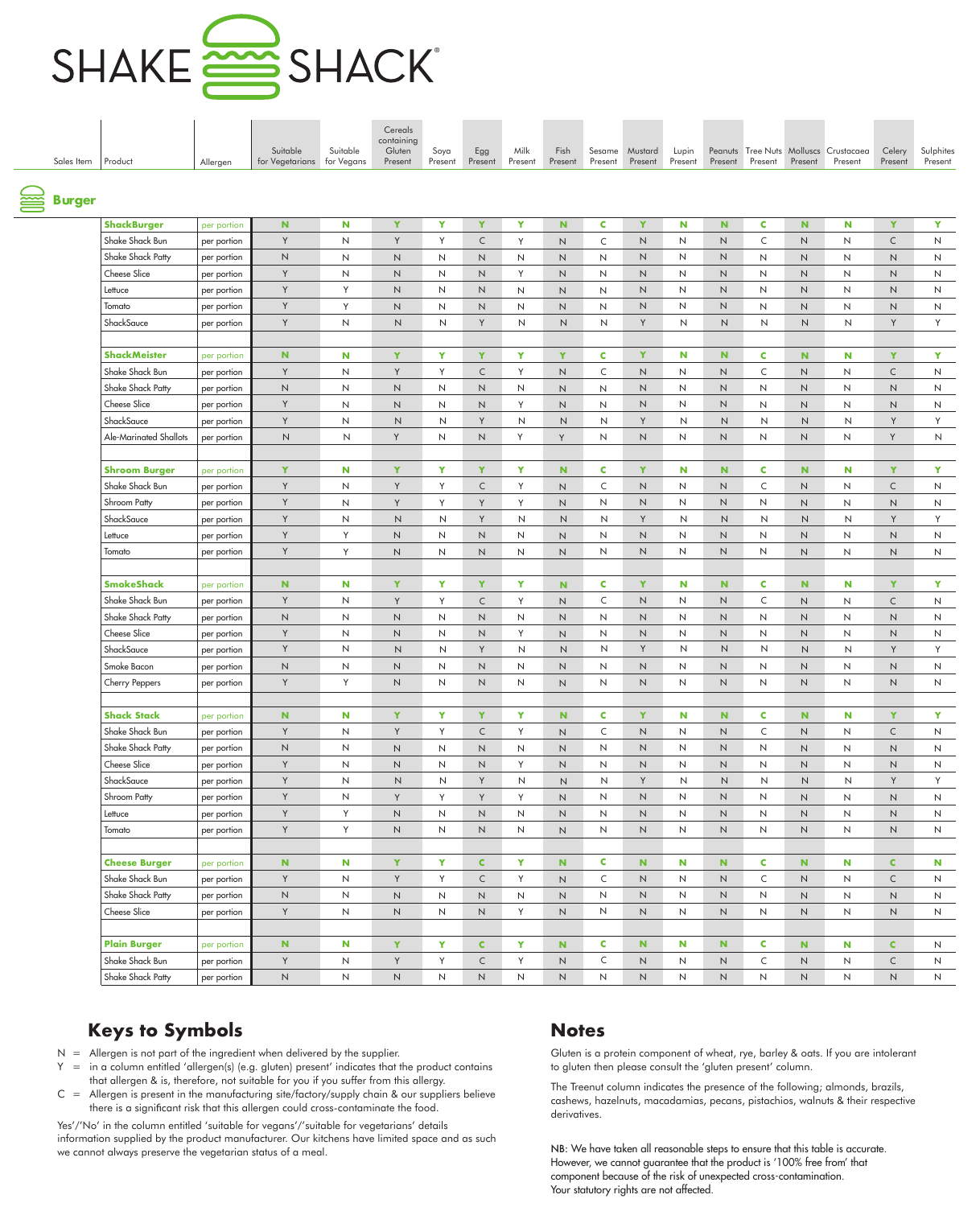

| Sales Item       | Product                            | Allergen    | Suitable<br>for Vegetarians | Suitable<br>for Vegans | Cereals<br>containing<br>Gluten<br>Present | Soya<br>Present | Egg<br>Present | Milk<br>Present | Fish<br>Present | Sesame<br>Present | Mustard<br>Present | Lupin<br>Present | Present | Present | Present  | Peanuts Tree Nuts Molluscs Crustacaea<br>Present | Celery<br>Present | Sulphites<br>Present |
|------------------|------------------------------------|-------------|-----------------------------|------------------------|--------------------------------------------|-----------------|----------------|-----------------|-----------------|-------------------|--------------------|------------------|---------|---------|----------|--------------------------------------------------|-------------------|----------------------|
| G.<br>D<br>Vegan |                                    |             |                             |                        |                                            |                 |                |                 |                 |                   |                    |                  |         |         |          |                                                  |                   |                      |
| <b>Burger</b>    | <b>Crispy Shallot Burger</b>       |             | $\overline{\phantom{a}}$    | v                      | Y                                          | $\mathbf{v}$    | N.             | N               | N               | N                 | Y                  | N                | N.      | N       | <b>N</b> | N                                                | N.                | $\mathbf{v}$         |
|                  | Vegan Bun                          | per portion | Y                           |                        | Y                                          | $\sqrt{}$       | N              | N               | N               | N                 | N                  | N                | N       | N       | N        | N                                                | N                 | N                    |
|                  | Vegan Patty                        | per portion | $\vee$                      |                        | $\vee$                                     |                 | N              | N               | N               | N                 | N                  | N                | N       | N       | N.       | N                                                | N                 | N                    |
|                  | Applewood Vegan Cheese per portion |             | Y                           | $\checkmark$           | $\mathsf{N}$                               | И               | N              | N               | $\mathsf{N}$    | N                 | $\mathsf{N}$       | N                | N       | N       | N.       | N                                                | N                 | N                    |
|                  | Dijonnaise Sauce                   | per portion | Y                           |                        | $\mathsf{N}$                               | $\sqrt{ }$      | N              | N               | N               | N                 | V                  | N                | N       | N       | N        | N                                                | N                 | N                    |
|                  | <sup>I</sup> Crispy shallots       | per portion | $\vee$                      | $\checkmark$           | $\vee$                                     | Ν               | N              | N               | N               | N                 | $\mathsf{N}$       | N                | N       | N       | N        | N                                                | N.                |                      |



| <b>Fries</b>                           | per portion | Y              | Y | C            | N         | N.       | N      | <b>N</b>     | N | N.           | N | N.           | N | <b>N</b> | N | N.           | N |
|----------------------------------------|-------------|----------------|---|--------------|-----------|----------|--------|--------------|---|--------------|---|--------------|---|----------|---|--------------|---|
| Fries                                  | per portion | Y              | Y | $\mathsf{C}$ | N         | N        | N      | N            | N | N            | N | N            | N | N        | N | N            | N |
| Kosher Salt                            | per portion | Y              | Y | Ν            | N         | N        | N      | N            | N | N            | N | N            | N | N        | N | N            | N |
|                                        |             |                |   |              |           |          |        |              |   |              |   |              |   |          |   |              |   |
| <b>Cheese Fries</b>                    | per portion | Y              | N | Y            | Y         | C        | v      | <b>N</b>     | N | C            | N | N.           | N | <b>N</b> | N | N.           | N |
| Fries                                  | per portion | Y              | Y | C            | N         | N        | N      | N            | N | N            | N | N            | N | N        | N | N            | N |
| Kosher Salt                            | per portion | Y              | Y | N            | N         | N        | N      | N            | N | N            | N | N            | N | N        | N | N            | N |
| <b>Cheese Sauce</b>                    | per portion | Y              | N | Y            | $\sqrt{}$ | C        | $\vee$ | N            | N | C            | N | N            | N | N        | N | $\mathsf{C}$ | C |
|                                        |             |                |   |              |           |          |        |              |   |              |   |              |   |          |   |              |   |
| <b>Herb Mayo Bacon</b><br><b>Fries</b> | per portion | N.             | N | C            | N         | <b>Y</b> | v      | N            | N | N            | N | N.           | N | <b>N</b> | N | N            | N |
| Fries                                  | per portion | Y              | Y | U            | N         | N        | N      | N            | N | N            | N | N            | N | N        | N | N            | N |
| Kosher Salt                            | per portion | Y              | Y | N            | N         | N        | N      | N            | N | N            | N | $\mathsf{N}$ | N | N        | N | N            | N |
| Herb Mayonnaise                        | per portion | Y              | N | N            | N         | Y        | Y      | N            | N | N            | N | N            | N | N        | N | N            | N |
| <b>Spring Onions</b>                   | per portion | Y              | Y | N            | N         | N        | N      | N            | N | $\mathsf{N}$ | N | N            | N | N        | N | N            | N |
| Shake Shack Bacon                      | per portion | $\overline{N}$ | N | Ν            | N         | N        | N      | $\mathsf{N}$ | N | N            | N | N            | N | N        | N | $\mathsf{N}$ | N |

Lettuce per portion Y Y N N N N N N N N N N N N N N

## **Keys to Symbols Notes**

- $N =$  Allergen is not part of the ingredient when delivered by the supplier.
- $Y =$  in a column entitled 'allergen(s) (e.g. gluten) present' indicates that the product contains that allergen & is, therefore, not suitable for you if you suffer from this allergy.
- $C =$  Allergen is present in the manufacturing site/factory/supply chain & our suppliers believe there is a significant risk that this allergen could cross-contaminate the food.

Yes'/'No' in the column entitled 'suitable for vegans'/'suitable for vegetarians' details information supplied by the product manufacturer. Our kitchens have limited space and as such we cannot always preserve the vegetarian status of a meal.

Gluten is a protein component of wheat, rye, barley & oats. If you are intolerant to gluten then please consult the 'gluten present' column.

The Treenut column indicates the presence of the following; almonds, brazils, cashews, hazelnuts, macadamias, pecans, pistachios, walnuts & their respective derivatives.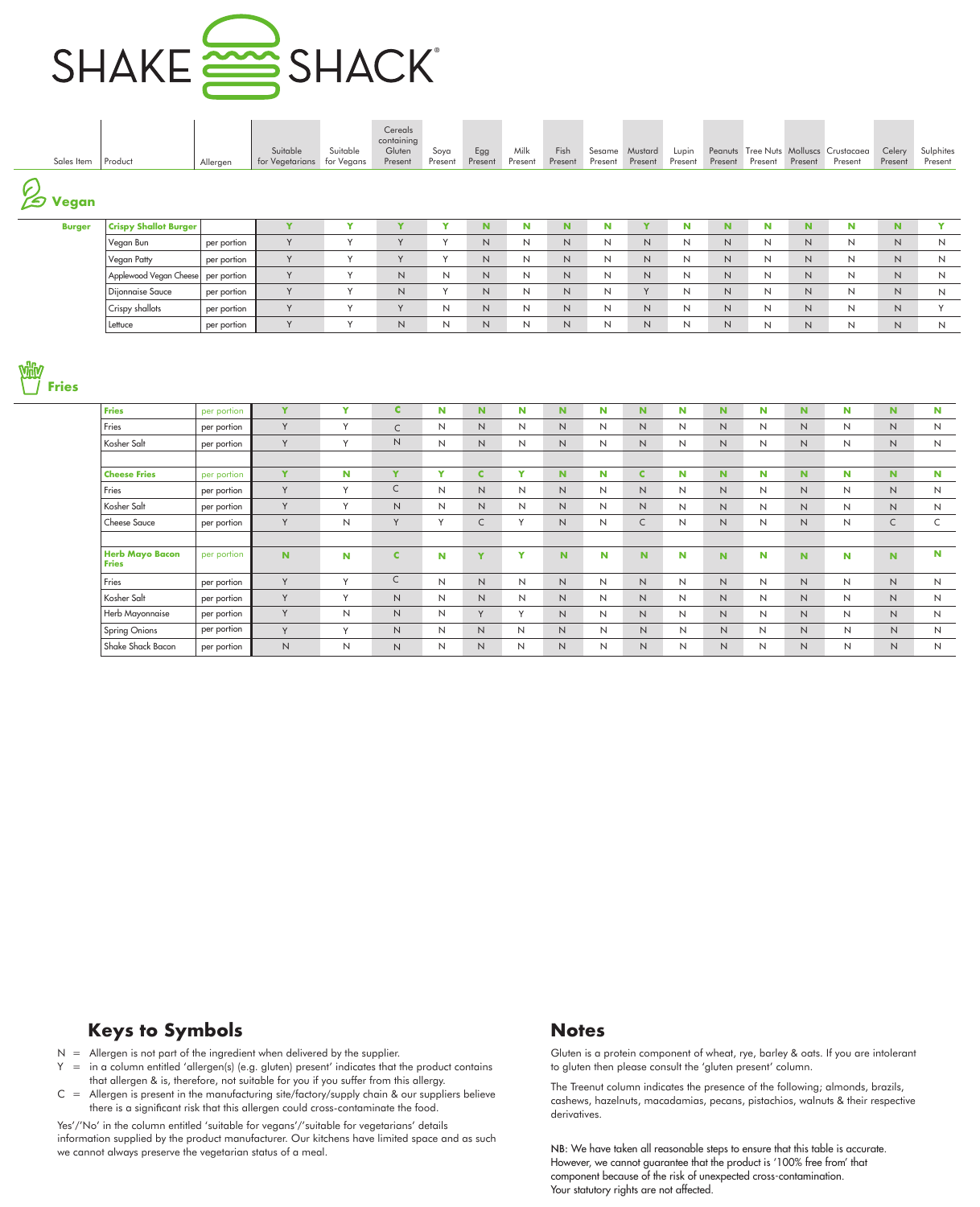

| Sales Item       | Product               | Allergen    | Suitable<br>for Vegetarians | Suitable<br>for Vegans | Cereals<br>containing<br>Gluten<br>Present | Soya<br>Present | Egg<br>Present | Milk<br>Present | Fish<br>Present | Sesame<br>Present | Mustard<br>Present | Lupin<br>Present | Present        | Present      | Present      | Peanuts Tree Nuts Molluscs Crustacaea<br>Present | Celery<br>Present | Sulphites<br>Present |
|------------------|-----------------------|-------------|-----------------------------|------------------------|--------------------------------------------|-----------------|----------------|-----------------|-----------------|-------------------|--------------------|------------------|----------------|--------------|--------------|--------------------------------------------------|-------------------|----------------------|
| <b>Example 1</b> |                       |             |                             |                        |                                            |                 |                |                 |                 |                   |                    |                  |                |              |              |                                                  |                   |                      |
|                  | <b>Chicken Shack</b>  | per portion | N                           | N                      | Y                                          | Y               | Y              | Y               | N.              | C                 | N.                 | N                | N              | c            | $\mathbf N$  | N                                                | Y                 | N                    |
|                  | Herb Mayonnaise       | per portion | Y                           | N                      | $\mathbf N$                                | N               | Y              | Y               | N.              | N                 | N.                 | N                | $\mathbf N$    | N            | N.           | N                                                | N.                | N                    |
|                  | Chicken Breast        | per portion | $\mathsf{N}$                | $\mathsf{N}$           | N                                          | $\mathsf{N}$    | N              | Y               | $\overline{N}$  | N                 | $\mathsf{N}$       | N                | $\mathsf N$    | $\mathsf{N}$ | N            | $\mathsf{N}$                                     | N                 | $\mathsf{N}$         |
|                  | Chicken Breading      | per portion | Y                           | $\mathsf{N}$           | Y                                          | N               | N              | Y               | N.              | N                 | N                  | N                | $\mathsf{N}$   | $\mathsf{N}$ | N            | N                                                | Y                 | $\mathsf{N}$         |
|                  | Shake Shack Bun       | per portion | Y                           | $\mathsf{N}$           | Y                                          | Y               | $\mathsf{C}$   | Y               | $\overline{N}$  | C                 | $\mathsf{N}$       | N                | N              | C            | $\mathsf{N}$ | N                                                | $\mathsf{C}$      | $\mathsf{N}$         |
|                  | Sliced Pickle         | per portion | Y                           | Y                      | N                                          | N               | N              | N               | N               | N                 | $\mathsf{N}$       | N                | N              | $\mathsf{N}$ | N            | N                                                | N                 | N                    |
|                  | Lettuce               | per portion | Y                           | Y                      | N                                          | N               | N              | N               | N.              | N                 | N                  | N                | $\mathsf{N}$   | $\mathsf{N}$ | N.           | $\mathsf{N}$                                     | N                 | N                    |
|                  |                       |             |                             |                        |                                            |                 |                |                 |                 |                   |                    |                  |                |              |              |                                                  |                   |                      |
|                  | <b>Chicken Bites</b>  | per portion | N                           | N                      | Y                                          | N               | N.             | N               | N               | N                 | N.                 | N                | N.             | N            | N            | N                                                | N                 | Y                    |
|                  | Chicken Bites         | per portion | N                           | N                      | N                                          | N               | N              | N               | N.              | N                 | N                  | N                | N              | N            | N            | N                                                | N                 | N                    |
|                  | <b>Bites Breading</b> | per portion | N                           | N                      | Y                                          | N               | N              | N               | N.              | N                 | N                  | N                | $\overline{N}$ | N            | N            | N                                                | N                 | Y                    |
|                  |                       |             |                             |                        |                                            |                 |                |                 |                 |                   |                    |                  |                |              |              |                                                  |                   |                      |
|                  | <b>Dipping Sauces</b> | per portion |                             |                        |                                            |                 |                |                 |                 |                   |                    |                  |                |              |              |                                                  |                   |                      |
|                  | <b>BBQ</b>            | per portion | Y                           | Y                      | $\mathsf{N}$                               | N               | $\mathsf{N}$   | $\mathsf{N}$    | N               | $\mathsf{N}$      | Y                  | $\mathsf{N}$     | $\mathsf{N}$   | N            | N            | N                                                | Y                 | $\overline{N}$       |
|                  | Honey Mustard         | per portion | Y                           | $\mathsf{N}$           | $\overline{N}$                             | $\mathsf{N}$    | Y              | N               | N               | N                 | Y                  | N                | $\overline{N}$ | N            | N            | $\mathsf{N}$                                     | $\mathsf{N}$      | Y                    |

- $N =$  Allergen is not part of the ingredient when delivered by the supplier.
- Y = in a column entitled 'allergen(s) (e.g. gluten) present' indicates that the product contains that allergen & is, therefore, not suitable for you if you suffer from this allergy.
- $C =$  Allergen is present in the manufacturing site/factory/supply chain & our suppliers believe there is a significant risk that this allergen could cross-contaminate the food.

Yes'/'No' in the column entitled 'suitable for vegans'/'suitable for vegetarians' details information supplied by the product manufacturer. Our kitchens have limited space and as such we cannot always preserve the vegetarian status of a meal.

Gluten is a protein component of wheat, rye, barley & oats. If you are intolerant to gluten then please consult the 'gluten present' column.

The Treenut column indicates the presence of the following; almonds, brazils, cashews, hazelnuts, macadamias, pecans, pistachios, walnuts & their respective derivatives.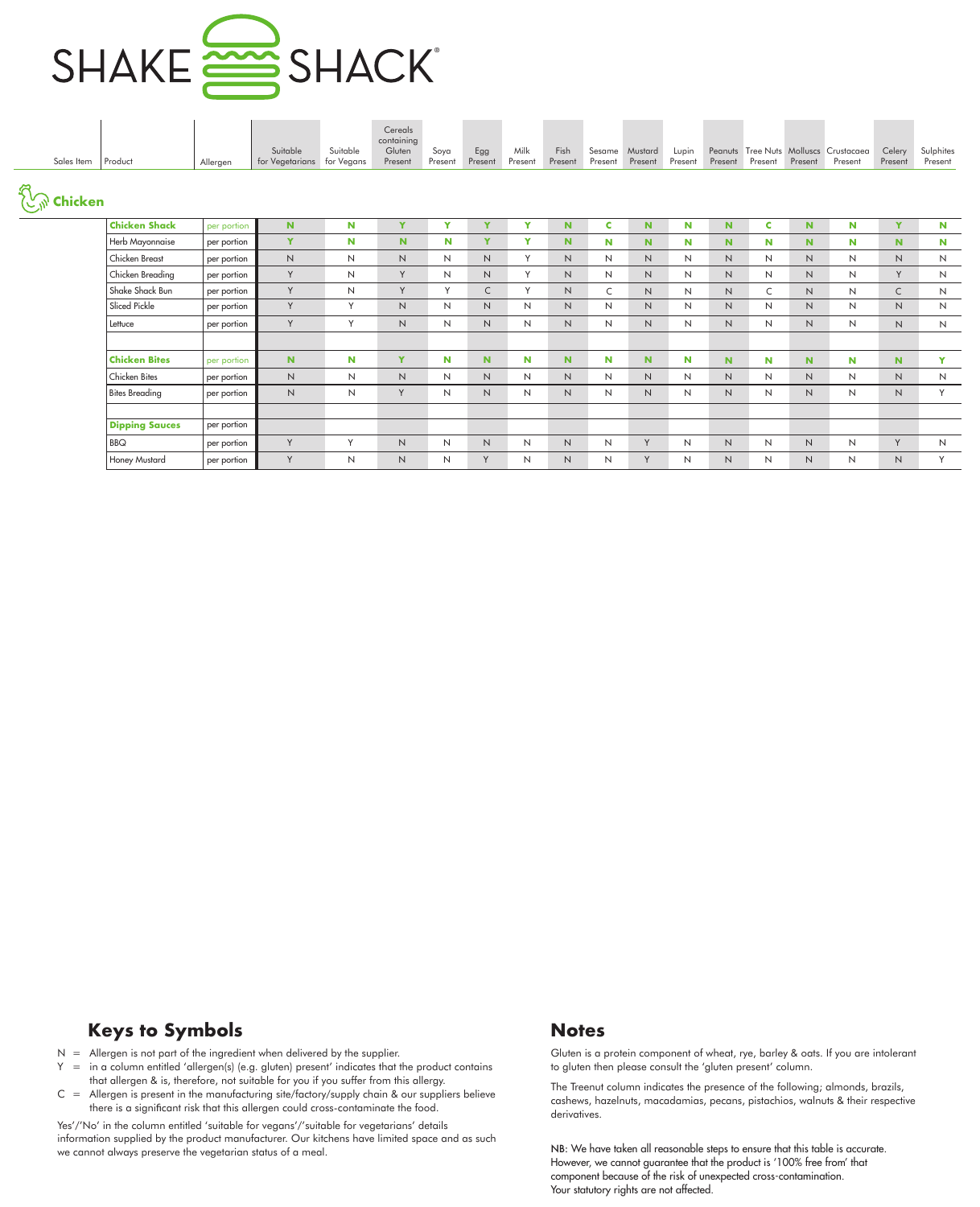

| Sales Item                                                              | Product                      | Allergen    | Suitable<br>for Vegetarians for Vegans | Suitable     | Cereals<br>containing<br>Gluten<br>Present | Soya<br>Present     | Egg<br>Present | Milk<br>Present | Fish<br>Present | Sesame<br>Present | Mustard<br>Present | Lupin<br>Present | Present      | Present             | Present      | Peanuts Tree Nuts Molluscs Crustacaea<br>Present | Celery<br>Present | Sulphites<br>Present |
|-------------------------------------------------------------------------|------------------------------|-------------|----------------------------------------|--------------|--------------------------------------------|---------------------|----------------|-----------------|-----------------|-------------------|--------------------|------------------|--------------|---------------------|--------------|--------------------------------------------------|-------------------|----------------------|
| $\left(\begin{matrix} 0 & 0 \\ 0 & 0 \end{matrix}\right)$ Flat Top Dogs |                              |             |                                        |              |                                            |                     |                |                 |                 |                   |                    |                  |              |                     |              |                                                  |                   |                      |
|                                                                         | <b>Hot Dog</b>               | per portion | $\mathbf N$                            | N            | Y                                          | Y                   | $\mathbf{C}$   | Y               | $\mathbf N$     | C                 | N                  | N                | N            | N                   | $\mathbf N$  | N                                                | $\mathbf{C}$      | N                    |
|                                                                         | Shake Shack Roll             | per portion | Y                                      | $\mathsf N$  | Y                                          | Y                   | $\subset$      | Y               | $\mathsf N$     | C                 | $\mathsf{N}$       | N                | $\mathsf N$  | $\mathsf{N}$        | $\mathsf N$  | $\mathsf N$                                      | $\mathsf C$       | N                    |
|                                                                         | Beef Hot Dog                 | per portion | $\mathsf{N}\xspace$                    | $\mathsf{N}$ | $\mathsf{N}$                               | $\mathsf{N}$        | N              | $\mathsf{N}$    | N               | N                 | N                  | N                | N            | N                   | $\mathsf{N}$ | $\mathsf{N}$                                     | N                 | N                    |
| $\frac{1}{\sqrt{2}}$ Shakes                                             |                              |             |                                        |              |                                            |                     |                |                 |                 |                   |                    |                  |              |                     |              |                                                  |                   |                      |
|                                                                         | <b>Vanilla Shake</b>         | per portion | Y                                      | N            | $\mathbf N$                                | N.                  | Y              | Y               | $\mathbf N$     | N                 | N                  | N                | N.           | <b>N</b>            | $\mathbf N$  | N                                                | N                 | N                    |
|                                                                         | <b>Unflavoured Custard</b>   | per portion | Y                                      | $\mathsf{N}$ | $\mathsf N$                                | $\mathsf{N}\xspace$ | Y              | Y               | N               | N                 | N                  | N                | $\sf N$      | $\mathsf{N}$        | $\sf N$      | $\mathsf{N}$                                     | $\sf N$           | N                    |
|                                                                         | Vanilla Extract              | per portion | Y                                      | Y            | $\mathsf{N}$                               | N                   | N              | N               | N               | N                 | N                  | N                | N            | N                   | N            | $\mathsf{N}$                                     | N                 | N                    |
|                                                                         | Whole Milk                   | per portion | Y                                      | N            | N                                          | N                   | N              | Y               | N               | N                 | N                  | N                | N            | N                   | $\mathsf{N}$ | N                                                | N                 | N                    |
|                                                                         |                              |             |                                        |              |                                            |                     |                |                 |                 |                   |                    |                  |              |                     |              |                                                  |                   |                      |
|                                                                         | <b>Chocolate Shake</b>       | per portion | Y                                      | N            | $\mathbf N$                                | N                   | Y              | Y               | N.              | N                 | $\mathbf N$        | N                | $\mathbf N$  | N                   | $\mathbf N$  | N                                                | N                 | N                    |
|                                                                         | <b>Chocolate Custard</b>     | per portion | Y                                      | $\mathsf{N}$ | $\mathsf N$                                | N                   | Y              | Y               | N               | N                 | N                  | N                | $\mathsf{N}$ | N                   | N            | $\mathsf{N}$                                     | $\mathsf{N}$      | N                    |
|                                                                         | Whole Milk                   | per portion | Y                                      | N            | $\ensuremath{\mathsf{N}}$                  | N                   | N              | Y               | N               | N                 | N                  | N                | N            | N                   | $\mathsf{N}$ | $\mathsf{N}$                                     | N                 | N                    |
|                                                                         |                              |             |                                        |              |                                            |                     |                |                 |                 |                   |                    |                  |              |                     |              |                                                  |                   |                      |
|                                                                         | <b>Caramel Shake</b>         | per portion | Y                                      | N            | $\mathbf{C}$                               | $\mathbf c$         | Y              | Y               | $\mathbf N$     | N                 | $\mathbf C$        | N                | N            | N                   | $\mathbf N$  | N                                                | $\mathbf C$       | C                    |
|                                                                         | Vanilla Shake                | per portion | Y                                      | $\mathsf{N}$ | $\mathsf N$                                | $\mathsf{N}$        | Y              | Y               | N               | N                 | $\mathsf{N}$       | N                | N            | N                   | $\mathsf{N}$ | $\mathsf{N}$                                     | N                 | $\mathsf{N}$         |
|                                                                         | Caramel Sauce                | per portion | Y                                      | N            | $\mathsf{C}$                               | C                   | $\mathsf{C}$   | Y               | N               | N                 | $\mathsf{C}$       | N                | N            | N                   | N            | $\mathsf{N}$                                     | $\mathsf{C}$      | $\mathsf C$          |
|                                                                         |                              |             |                                        |              |                                            |                     |                |                 |                 |                   |                    |                  |              |                     |              |                                                  |                   |                      |
|                                                                         | <b>Black&amp;White Shake</b> | per portion | Y                                      | N            | ${\bf N}$                                  | Y                   | Y              | Y               | $\mathbf N$     | N                 | $\mathbf C$        | N                | $\mathbf N$  | N                   | N            | N                                                | $\mathbf C$       | C                    |
|                                                                         | Vanilla Shake                | per portion | Y                                      | N            | $\hbox{N}$                                 | N                   | Y              | Y               | N               | N                 | $\mathsf{N}$       | N                | $\hbox{N}$   | $\mathsf{N}$        | $\mathsf N$  | N                                                | $\sf N$           | N                    |
|                                                                         | Chocolate Sauce              | per portion | Y                                      | N            | $\mathsf{N}$                               | Y                   | $\mathsf{C}$   | Y               | N               | N                 | $\mathsf{C}$       | N                | N            | $\mathsf{N}$        | $\mathsf{N}$ | $\mathsf{N}$                                     | $\mathsf{C}$      | $\mathsf{C}$         |
|                                                                         |                              |             |                                        |              |                                            |                     |                |                 |                 |                   |                    |                  |              |                     |              |                                                  |                   |                      |
|                                                                         | <b>Strawberry Shake</b>      | per portion | Y                                      | N            | $\mathbf N$                                | <b>N</b>            | Y              | Y               | $\mathbf N$     | N                 | N                  | N                | $\mathbf N$  | N                   | $\mathbf N$  | N                                                | <b>N</b>          | N                    |
|                                                                         | Vanilla Shake                | per portion | Y                                      | $\mathsf{N}$ | $\ensuremath{\mathsf{N}}$                  | $\mathsf{N}$        | Y              | Y               | N               | N                 | $\hbox{N}$         | $\mathsf{N}$     | $\hbox{N}$   | $\mathsf{N}\xspace$ | $\hbox{N}$   | $\sf N$                                          | $\hbox{N}$        | $\mathsf{N}$         |
|                                                                         | <b>Strawberry Puree</b>      | per portion | Y                                      | Y            | N                                          | $\mathsf{N}$        | N              | N               | N               | N                 | N                  | N                | N            | N                   | $\mathsf{N}$ | N                                                | N                 | N                    |
|                                                                         |                              |             |                                        |              |                                            |                     |                |                 |                 |                   |                    |                  |              |                     |              |                                                  |                   |                      |
|                                                                         | <b>Coffee Shake</b>          | per portion | Y                                      | N            | $\mathbf N$                                | N                   | Y              | Y               | $\mathbf N$     | N                 | N                  | N                | $\mathbf N$  | N                   | N            | N                                                | $\mathbf N$       | N                    |
|                                                                         | Vanilla Shake                | per portion | Y                                      | $\mathsf{N}$ | $\ensuremath{\mathsf{N}}$                  | N                   | Y              | Y               | N               | N                 | N                  | N                | N            | N                   | $\mathsf N$  | N                                                | N                 | N                    |
|                                                                         | Coffee Extract               | per portion | Y                                      | Y            | $\mathsf{N}$                               | N                   | N              | N               | N               | N                 | N                  | N                | $\mathsf{N}$ | N                   | $\mathsf{N}$ | N                                                | N                 | N                    |

 $N =$  Allergen is not part of the ingredient when delivered by the supplier.

- $Y =$  in a column entitled 'allergen(s) (e.g. gluten) present' indicates that the product contains that allergen & is, therefore, not suitable for you if you suffer from this allergy.
- $C =$  Allergen is present in the manufacturing site/factory/supply chain & our suppliers believe there is a significant risk that this allergen could cross-contaminate the food.

Yes'/'No' in the column entitled 'suitable for vegans'/'suitable for vegetarians' details information supplied by the product manufacturer. Our kitchens have limited space and as such we cannot always preserve the vegetarian status of a meal.

Gluten is a protein component of wheat, rye, barley & oats. If you are intolerant to gluten then please consult the 'gluten present' column.

The Treenut column indicates the presence of the following; almonds, brazils, cashews, hazelnuts, macadamias, pecans, pistachios, walnuts & their respective derivatives.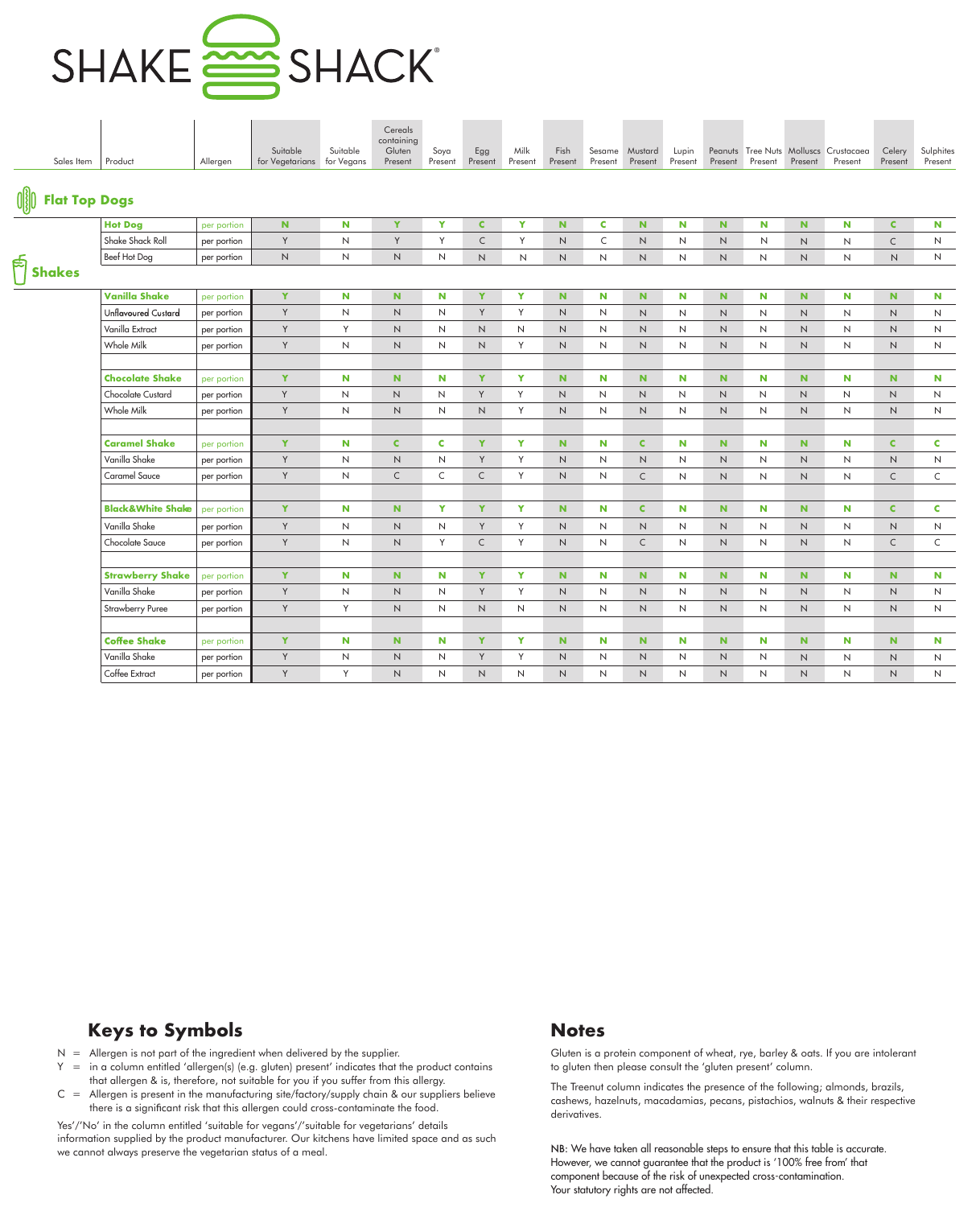# ®

## **Allergen Information**

| Sales Item    | Product                                      | Allergen    | Suitable<br>for<br>Vegetarians Vegans | Suitable<br>for | Cereals<br>containing<br>Gluten<br>Present | Soya<br>Present | Egg<br>Present | Milk<br>Present | Fish<br>Present | Sesame<br>Present | Mustard<br>Present  | Lupin<br>Present | Present        | Present      | Present        | Peanuts Tree Nuts Molluscs Crustacaea<br>Present | Celery<br>Present | Sulphites<br>Present |
|---------------|----------------------------------------------|-------------|---------------------------------------|-----------------|--------------------------------------------|-----------------|----------------|-----------------|-----------------|-------------------|---------------------|------------------|----------------|--------------|----------------|--------------------------------------------------|-------------------|----------------------|
| <b>Shakes</b> |                                              |             |                                       |                 |                                            |                 |                |                 |                 |                   |                     |                  |                |              |                |                                                  |                   |                      |
|               | <b>Pride Shake</b>                           | per portion | $\mathbf N$                           | N               | N.                                         | N               | Y              | Y               | N.              | N                 | N.                  | N                | N.             | $\mathbf N$  | N              | N                                                | N                 | N                    |
|               | Unflavoured custard                          | per portion | Y                                     | N               | N.                                         | $\mathsf{N}$    | Y              | Y               | N.              | N                 | $\mathsf{N}$        | $\mathsf{N}$     | $\mathsf{N}$   | $\mathsf{N}$ | $\mathsf{N}$   | N                                                | $\mathsf{N}$      | $\mathsf{N}\xspace$  |
|               | Milk                                         | per portion | Y                                     | N               | N                                          | $\mathsf{N}$    | N              | Y               | N.              | N                 | N                   | N                | N.             | N            | N              | N                                                | N.                | $\mathsf{N}$         |
|               | Berry mix in                                 | per portion | Y                                     | Y               | N                                          | $\mathsf{N}$    | N              | N               | $\mathsf{N}$    | N                 | N                   | $\mathsf{N}$     | N              | N            | N              | N                                                | $\mathsf{N}$      | $\mathsf{N}$         |
|               | Mango Passion Fruit floater                  | per portion | Y                                     | $\mathsf{N}$    | N.                                         | $\mathsf{N}$    | N              | Y               | $\overline{N}$  | N                 | $\mathsf{N}\xspace$ | $\mathsf{N}$     | $\overline{N}$ | N            | $\mathsf N$    | N                                                | $\overline{N}$    | $\mathsf{N}\xspace$  |
|               | Whipped cream                                | per portion | Y                                     | $\mathsf{N}$    | N                                          | $\mathsf{N}$    | N              | Y               | N               | N                 | N                   | N                | $\mathsf{N}$   | $\mathsf{N}$ | N              | N                                                | N.                | $\mathsf{N}$         |
|               | Sugar sprinkles mix                          | per portion | $\hbox{N}$                            | N               | N                                          | $\mathsf{N}$    | N              | $\mathsf{N}$    | $\mathsf{N}$    | N                 | N                   | $\mathsf{N}$     | $\overline{N}$ | N            | $\mathsf{N}$   | N                                                | N                 | $\mathsf{N}$         |
|               |                                              |             |                                       |                 |                                            |                 |                |                 |                 |                   |                     |                  |                |              |                |                                                  |                   |                      |
|               | <b>Berry mix in</b>                          | per portion | Y                                     | Y               | N                                          | N               | N              | N               | N.              | N                 | $\mathbf N$         | N                | $\mathbf N$    | N            | $\mathbf N$    | N                                                | N.                | N                    |
|               | Strawberry puree                             | per portion | Y                                     | Y               | N.                                         | N               | N              | N               | N               | N                 | N                   | N                | $\overline{N}$ | N            | N              | N                                                | N                 | $\mathsf{N}$         |
|               | <b>Blackberry</b> puree                      | per portion | Y                                     | Y               | $\overline{N}$                             | $\mathsf N$     | $\mathsf N$    | N               | N               | N                 | N                   | $\mathsf{N}$     | N              | N            | $\mathsf{N}$   | N                                                | N                 | $\mathsf{N}$         |
|               | <b>Mango Passion Fruit</b><br><b>Floater</b> | per portion | Y                                     | N               | N                                          | N               | N              | Y               | N               | N                 | N                   | N                | $\mathbf N$    | N            | N              | N                                                | N.                | N                    |
|               | Mango puree                                  | per portion | Y                                     | Y               | N                                          | $\mathsf{N}$    | N              | N               | N               | N                 | N                   | N                | $\mathsf{N}$   | N            | N              | N                                                | N                 | $\mathsf{N}$         |
|               | Passion fruit puree                          | per portion | Y                                     | Y               | N                                          | $\mathsf{N}$    | N              | N               | $\mathsf{N}$    | N                 | N                   | N                | N              | N            | $\mathsf N$    | N                                                | $\mathsf{N}$      | $\mathsf{N}$         |
|               | Milk                                         | per portion | Y                                     | $\mathsf{N}$    | $\overline{N}$                             | $\mathsf{N}$    | $\mathsf N$    | Y               | $\mathsf{N}$    | N                 | N                   | $\mathsf{N}$     | $\mathsf{N}$   | N            | $\mathsf N$    | N                                                | $\mathsf{N}$      | $\mathsf{N}$         |
|               |                                              |             |                                       |                 |                                            |                 |                |                 |                 |                   |                     |                  |                |              |                |                                                  |                   |                      |
|               | Sugar sprinkles mix                          | per portion | N.                                    | N               | N.                                         | N               | N              | Y               | N.              | N                 | N.                  | N                | $\mathbf N$    | N            | $\mathbf N$    | N                                                | N.                | N                    |
|               | Pink sugar sprinkles                         | per portion | Y                                     | Y               | $\overline{N}$                             | $\mathsf{N}$    | $\mathsf N$    | $\mathsf{N}$    | N               | N                 | N                   | $\mathsf{N}$     | $\mathsf{N}$   | $\mathsf{N}$ | $\mathsf{N}$   | N                                                | N                 | $\mathsf{N}$         |
|               | Kingfisher blue sugar sprinkles              | per portion | Y                                     | Y               | N                                          | N               | N              | N               | N.              | N                 | N                   | N                | N              | N            | N              | N                                                | N.                | $\mathsf{N}$         |
|               | Lime green sugar sprinkles                   | per portion | Y                                     | Y               | N                                          | $\mathsf{N}$    | N              | N               | N.              | N                 | N                   | N                | $\mathsf{N}$   | N            | $\mathsf{N}$   | N                                                | $\mathsf{N}$      | $\mathsf{N}\xspace$  |
|               | Baby pink sugar sprinkles                    | per portion | N                                     | N               | N                                          | N               | N              | N               | N               | N                 | N                   | $\mathsf{N}$     | N              | N            | N              | N                                                | N                 | N                    |
|               | Electric blue sugar sprinkles                | per portion | N                                     | $\mathsf{N}$    | $\overline{N}$                             | $\mathsf{N}$    | $\hbox{N}$     | $\mathsf{N}$    | $\mathsf{N}$    | N                 | N                   | $\mathsf{N}$     | $\mathsf N$    | $\mathsf{N}$ | $\mathsf{N}$   | N                                                | $\mathsf{N}$      | $\mathsf{N}\xspace$  |
|               | Yellow sugar sprinkles                       | per portion | Y                                     | Y               | N                                          | $\mathsf{N}$    | $\mathsf{N}$   | N               | N               | N                 | N                   | N                | $\mathsf{N}$   | N            | $\mathsf{N}$   | N                                                | N                 | $\mathsf{N}$         |
|               | Red sugar sprinkles                          | per portion | Y                                     | Y               | N                                          | $\mathsf{N}$    | N              | N               | $\mathsf{N}$    | N                 | N                   | $\mathsf{N}$     | N              | $\mathsf{N}$ | $\mathsf{N}$   | N                                                | $\mathsf{N}$      | $\mathsf{N}$         |
|               | Gold sugar sprinkles                         | per portion | Y                                     | Y               | N                                          | $\mathsf{N}$    | N              | N               | $\mathsf{N}$    | N                 | N                   | $\mathsf{N}$     | N              | $\mathsf{N}$ | $\mathsf{N}$   | N                                                | N                 | $\mathsf{N}$         |
|               | White sugar sprinkles                        | per portion | Y                                     | Y               | N                                          | $\mathsf{N}$    | $\overline{N}$ | $\overline{N}$  | $\mathsf{N}$    | N                 | $\mathsf{N}$        | $\mathsf{N}$     | N              | N            | $\overline{N}$ | N                                                | $\mathsf{N}$      | $\overline{N}$       |

### **Keys to Symbols Notes**

- $N =$  Allergen is not part of the ingredient when delivered by the supplier.
- Y = in a column entitled 'allergen(s) (e.g. gluten) present' indicates that the product contains that allergen & is, therefore, not suitable for you if you suffer from this allergy.
- $C =$  Allergen is present in the manufacturing site/factory/supply chain & our suppliers believe there is a significant risk that this allergen could cross-contaminate the food.

Yes'/'No' in the column entitled 'suitable for vegans'/'suitable for vegetarians' details information supplied by the product manufacturer. Our kitchens have limited space and as such we cannot always preserve the vegetarian status of a meal.

Gluten is a protein component of wheat, rye, barley & oats. If you are intolerant to gluten then please consult the 'gluten present' column.

The Treenut column indicates the presence of the following; almonds, brazils, cashews, hazelnuts, macadamias, pecans, pistachios, walnuts & their respective derivatives.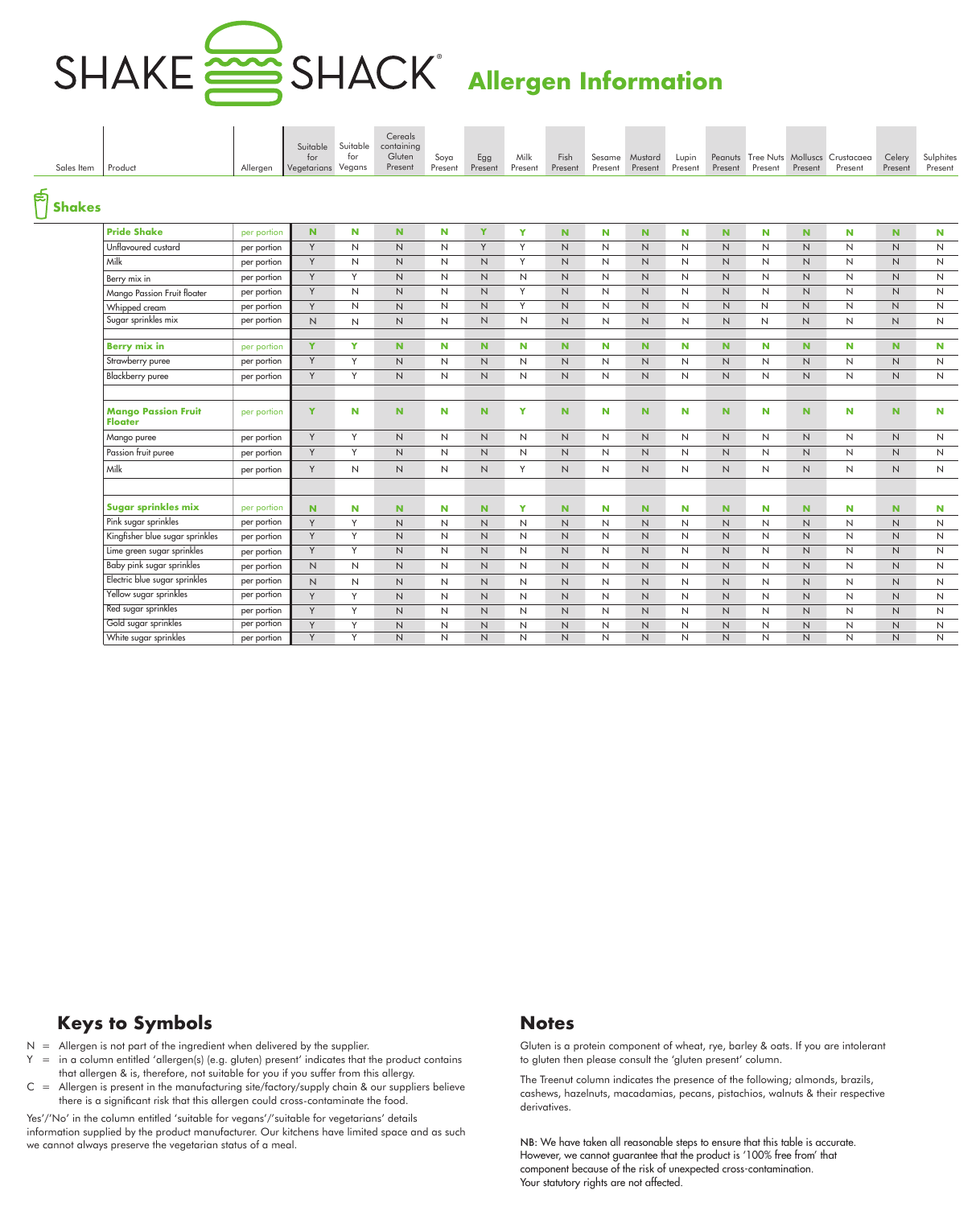

|                     |                                                      |             |                    |                 | Cereals              |         |             |              |              |              |                |                |           |              |              |                                       |              |              |
|---------------------|------------------------------------------------------|-------------|--------------------|-----------------|----------------------|---------|-------------|--------------|--------------|--------------|----------------|----------------|-----------|--------------|--------------|---------------------------------------|--------------|--------------|
|                     |                                                      |             | Suitable<br>for    | Suitable<br>for | containing<br>Gluten | Soya    | Egg         | Milk         | Fish         |              | Sesame Mustard | Lupin          |           |              |              | Peanuts Tree Nuts Molluscs Crustacaea | Celery       | Sulphites    |
| Sales Item          | Product                                              | Allergen    | Vegetarians Vegans |                 | Present              | Present | Present     | Present      | Present      | Present      | Present        | Present        | Present   | Present      | Present      | Present                               | Present      | Present      |
|                     |                                                      |             |                    |                 |                      |         |             |              |              |              |                |                |           |              |              |                                       |              |              |
| ြော<br>ပြုပြင်းများ |                                                      |             |                    |                 |                      |         |             |              |              |              |                |                |           |              |              |                                       |              |              |
| Lemonade            | Lemonade                                             | per portion | Y                  | N               | $\mathbf N$          | N       | N           | N            | N.           | N            | N.             | N              | N.        | N            | $\mathbf N$  | N                                     | $\mathbf N$  | N            |
|                     | Lemon Juice                                          | per portion | Y                  | $\mathsf{N}$    | N                    | N       | N           | $\mathsf{N}$ | $\mathsf{N}$ | $\mathsf{N}$ | N              | $\overline{N}$ | N         | $\mathsf{N}$ | $\mathsf{N}$ | N                                     | $\mathsf{N}$ | $\mathsf{N}$ |
|                     | Sugar                                                | per portion | Y                  | Y               | N                    | N       | N           | $\mathsf{N}$ | $\mathsf{N}$ | $\mathsf{N}$ | N              | $\overline{N}$ | N         | N            | N            | N                                     | N            | $\mathsf{N}$ |
|                     | Lemon Verbana                                        | per portion | Y                  | Y               | N                    | N       | N           | $\mathsf{N}$ | N            | N            | N              | $\overline{N}$ | N         | N            | N            | N                                     | N            | N            |
|                     | Lemon Zest                                           | per portion | Y                  | Y               | N                    | N       | N           | N            | N            | N            | N              | N              | N         | N            | N            | N                                     | N            | N            |
|                     |                                                      |             |                    |                 |                      |         |             |              |              |              |                |                |           |              |              |                                       |              |              |
|                     | <b>Strawberry Salted Lime</b><br>Lemonade            | per portion | Y                  | Y               | <b>N</b>             | N       | N           | N            | N.           | N            | $\mathbf N$    | N              | N         | N            | N.           | N                                     | N            | N            |
|                     | Lemonade Mix In                                      | per portion | Y                  | Y               | N                    | N       | N           | $\mathsf{N}$ | N            | N            | N              | $\mathsf{N}$   | N         | N            | N            | N                                     | N            | N            |
|                     | <b>Strawberry Puree</b>                              | per portion | Y                  | Y               | N                    | N       | N           | $\mathsf{N}$ | N            | N            | N              | $\mathsf{N}$   | N         | N            | N            | N                                     | N            | N            |
|                     | Lime Zest                                            | per portion | Y                  | Y               | N                    | N       | N           | $\mathsf{N}$ | N            | N            | N              | $\mathsf{N}$   | N         | N            | N            | N                                     | N            | N            |
|                     | Salt                                                 | per portion | Y                  | Y               | N                    | N       | N           | N            | N            | N            | N              | N              | N         | N            | N            | N                                     | N            | N            |
|                     |                                                      |             |                    |                 |                      |         |             |              |              |              |                |                |           |              |              |                                       |              |              |
|                     | <b>Lemonade Mix In</b>                               | per portion | Y                  | Y               | N                    | N       | $\mathbf N$ | N            | N.           | N            | $\mathbf N$    | N              | N         | N            | $\mathbf N$  | N                                     | N            | N            |
|                     | Lemon Juice                                          | per portion | Y                  | Y               | N                    | N       | N           | $\mathsf{N}$ | N            | N            | N              | N              | N         | N            | N            | N                                     | N            | N            |
|                     | Sugar                                                | per portion | Y                  | Y               | N                    | N       | N           | $\mathsf{N}$ | N            | N            | N              | $\mathsf{N}$   | N         | N            | N            | N                                     | N            | N            |
|                     | Lemon Verbana                                        | per portion | Y                  | Y               | N                    | N       | N           | $\mathsf{N}$ | N            | N            | N              | $\mathsf{N}$   | N         | N            | N            | $\mathsf{N}$                          | N            | N            |
|                     | Lemon Zest                                           | per portion | Y                  | Y               | N                    | N       | N           | $\mathsf{N}$ | N            | N            | N              | N              | N         | N            | N            | $\mathsf{N}$                          | N            | $\mathsf{N}$ |
|                     |                                                      |             |                    |                 |                      |         |             |              |              |              |                |                |           |              |              |                                       |              |              |
|                     | <b>Strawberry Salted</b><br><b>Lime Gin Lemonade</b> | per portion | Y                  | Y               | N                    | N       | N           | N            | N.           | N            | N              | N              | N         | N            | $\mathbf N$  | N                                     | N            | Y.           |
|                     | Strawberry Salted Lime Lemonade                      | per portion | Y                  | Y               | N                    | N       | N           | $\mathsf{N}$ | N            | $\mathsf{N}$ | N              | $\mathsf{N}$   | N         | N            | N            | $\mathsf{N}$                          | N            | N            |
|                     | East London Dry Gin                                  | per portion | Y                  | Y               | N                    | N       | N           | $\mathsf{N}$ | N.           | N            | N              | $\mathsf{N}$   | N         | N            | N            | N                                     | N            | N            |
|                     |                                                      |             |                    |                 |                      |         |             |              |              |              |                |                |           |              |              |                                       |              |              |
|                     | <b>Strawberry Salted</b><br><b>London Cup</b>        | per portion | Y                  | Y               | $\mathbf N$          | N       | N           | N            | N.           | N            | N              | N              | N         | N            | N.           | N                                     | N            | Y            |
|                     | Strawberry Salted Lime Lemonade                      | per portion | Y                  | Y               | N                    | N       | N           | N            | N            | N            | N              | $\mathsf{N}$   | N         | N            | N            | N                                     | N            | N            |
|                     | Sipsmiths London Cup                                 | per portion | Y                  | Y               | N                    | N       | N           | N            | N            | N            | N              | N              | N         | N            | N            | N                                     | N            | Y            |
|                     |                                                      |             |                    |                 |                      |         |             |              |              |              |                |                |           |              |              |                                       |              |              |
|                     | <b>Iced Tea</b>                                      | per portion | Y                  | Y               | $\mathbf N$          | N       | N           | N            | N.           | N            | $\mathbf N$    | N              | N.        | N            | N.           | N                                     | $\mathbf N$  | N            |
|                     |                                                      |             |                    |                 |                      |         |             |              |              |              |                |                |           |              |              |                                       |              |              |
|                     | 50/50                                                | per portion | Y                  | N               | $\mathbf N$          | N       | ${\bf N}$   | N            | ${\bf N}$    | N            | ${\bf N}$      | N              | ${\bf N}$ | N            | ${\bf N}$    | N                                     | $\mathbf N$  | N            |
|                     | Lemonade                                             | per portion | Y                  | $\mathsf{N}$    | N                    | N       | N           | N            | N            | N            | N              | N              | N         | N            | N            | N                                     | N            | N            |
|                     | Iced Tea                                             | per portion | Y                  | Y               | $\mathsf N$          | N       | $\,N$       | $\mathsf N$  | N            | N            | N              | $\mathsf N$    | N         | N            | N            | N                                     | $\mathsf{N}$ | N            |
|                     |                                                      |             |                    |                 |                      |         |             |              |              |              |                |                |           |              |              |                                       |              |              |
|                     | <b>Coca Cola</b>                                     | per portion | Y                  | Y               | $\mathbf N$          | N       | N.          | N            | N.           | N            | $\mathbf N$    | N              | N         | N            | N.           | N                                     | N            | N            |
|                     | <b>Diet Cola</b>                                     | per portion | Y                  | Y               | N                    | N       | N           | N            | N            | N            | N              | N              | N         | N            | N            | N                                     | $\mathsf{N}$ | N            |
|                     | <b>Coca Cola Zero</b>                                | per portion | Y                  | Y               | N                    | N       | N           | N            | N            | N            | N              | N              | N         | N            | N            | N                                     | N            | N            |
|                     | <b>Sprite Zero</b>                                   | per portion | Y                  | Y               | $\mathbf N$          | N       | N           | N            | N.           | N            | $\mathbf N$    | N              | N         | N            | $\mathbf N$  | N                                     | N            | N            |
|                     | <b>Fanta Orange</b>                                  |             | Y                  | Y               | N                    | N       | N           | N            | N            | N            | N              | $\mathsf N$    | N         | N            | N            | N                                     | N            | N            |
|                     |                                                      | per portion |                    |                 |                      |         |             |              |              |              |                |                |           |              |              |                                       |              |              |
|                     | <b>Abita Root Beer</b>                               |             | Y                  | Y               | $\mathbf N$          | N       | N.          | N            | N.           | N            | $\mathbf N$    | N              | N.        | N            | N.           | N                                     | N            | N            |
|                     |                                                      | per portion |                    |                 |                      |         |             |              |              |              |                |                |           |              |              |                                       |              |              |
|                     |                                                      |             |                    |                 |                      |         |             |              |              |              |                |                |           |              |              |                                       |              |              |
|                     | <b>Still Water</b>                                   | per portion | Y                  | Y               | $\mathsf N$          | N       | N           | $\mathsf N$  | $\mathsf{N}$ | N            | N              | N              | N         | N            | N            | N                                     | $\mathsf N$  | N            |
|                     | <b>Sparkling Water</b>                               | per portion | Y                  | Y               | $\mathbf N$          | N       | N           | N            | N.           | N            | $\mathbf N$    | N              | N         | N            | N.           | N                                     | N            | <b>N</b>     |

- $N =$  Allergen is not part of the ingredient when delivered by the supplier.
- Y = in a column entitled 'allergen(s) (e.g. gluten) present' indicates that the product contains that allergen & is, therefore, not suitable for you if you suffer from this allergy.
- $C =$  Allergen is present in the manufacturing site/factory/supply chain & our suppliers believe there is a significant risk that this allergen could cross-contaminate the food.

Yes'/'No' in the column entitled 'suitable for vegans'/'suitable for vegetarians' details information supplied by the product manufacturer. Our kitchens have limited space and as such we cannot always preserve the vegetarian status of a meal.

Gluten is a protein component of wheat, rye, barley & oats. If you are intolerant to gluten then please consult the 'gluten present' column.

The Treenut column indicates the presence of the following; almonds, brazils, cashews, hazelnuts, macadamias, pecans, pistachios, walnuts & their respective derivatives.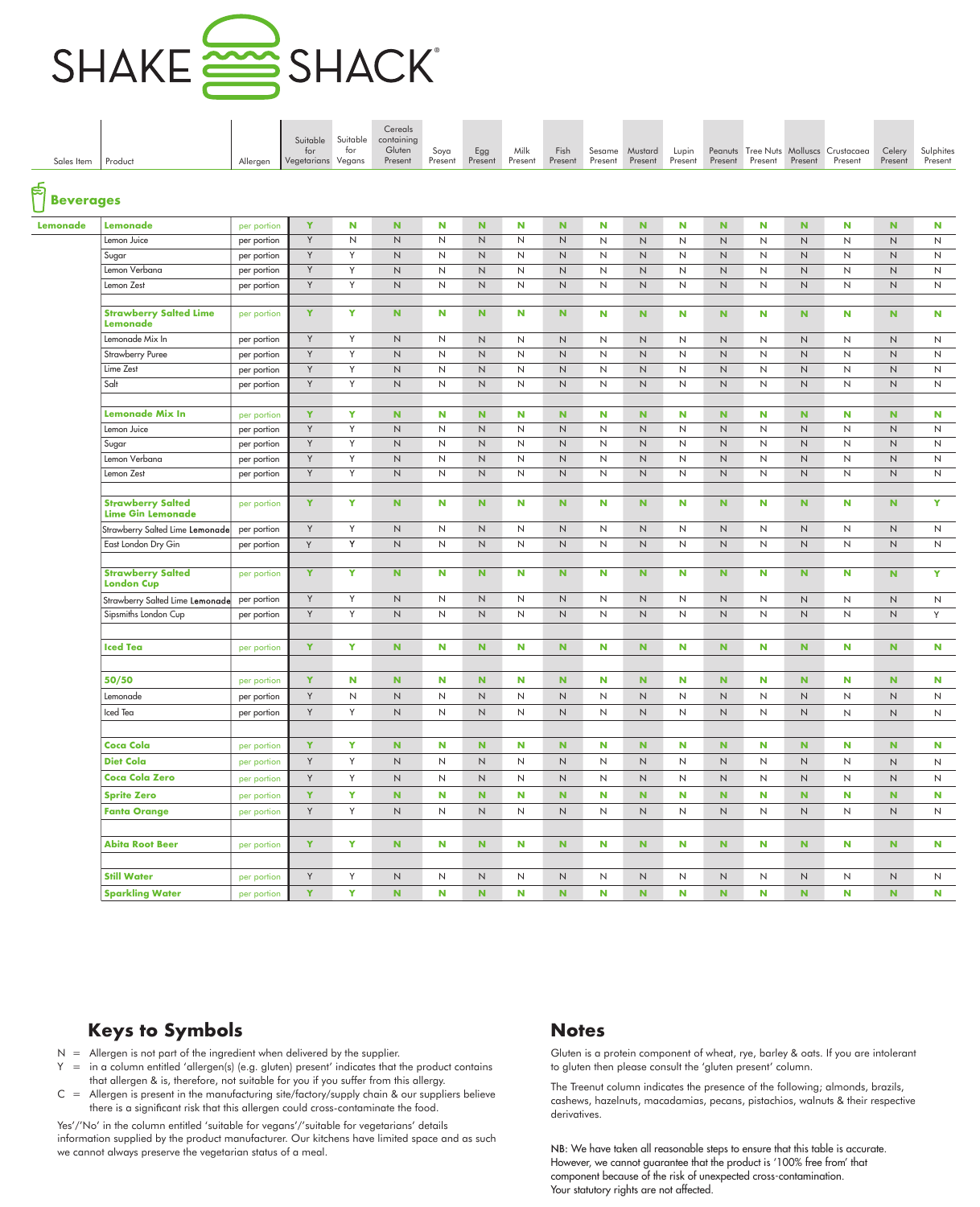

|            |         |          |                    |     | Cereals                      |         |         |                |  |                                 |  |                         |                                                                                  |         |         |
|------------|---------|----------|--------------------|-----|------------------------------|---------|---------|----------------|--|---------------------------------|--|-------------------------|----------------------------------------------------------------------------------|---------|---------|
|            |         |          |                    |     | Suitable Suitable containing |         |         |                |  |                                 |  |                         |                                                                                  |         |         |
|            |         |          |                    | tor | Gluten                       | Sova    | Egg     | Milk           |  |                                 |  |                         | Fish Sesame Mustard Lupin Peanuts Tree-Nuts Molluscs Crustacaea Celery Sulphites |         |         |
| Sales Item | Product | Alleraen | Vegetarians Vegans |     | Present                      | Present | Present | <b>Present</b> |  | Present Present Present Present |  | Present Present Present | Present                                                                          | Present | Present |

### **Concretes**

| <b>Vanilla Cup</b>                                                                                                                                                                                                                             | per portion | Y | N           | $\mathbf N$    | N            | Y           | Y            | $\mathbf N$  | N            | N.           | N | $\mathbf N$  | N            | $\mathbf N$         | N            | N.             | N            |
|------------------------------------------------------------------------------------------------------------------------------------------------------------------------------------------------------------------------------------------------|-------------|---|-------------|----------------|--------------|-------------|--------------|--------------|--------------|--------------|---|--------------|--------------|---------------------|--------------|----------------|--------------|
| Unflavoured Custard                                                                                                                                                                                                                            | per portion | Y | Ν           | $\mathsf{N}$   | $\mathsf{N}$ | Y           | Y            | $\mathsf{N}$ | N            | $\mathsf{N}$ | N | $\mathsf{N}$ | N            | $\mathsf{N}$        | N            | $\mathsf N$    | N            |
| Vanilla Extract                                                                                                                                                                                                                                | per portion | Y | Υ           | $\mathsf N$    | N            | $\mathsf N$ | $\mathsf{N}$ | $\mathsf N$  | N            | $\mathsf{N}$ | N | $\hbox{N}$   | N            | $\mathsf{N}$        | N            | $\hbox{N}$     | N            |
| <b>Chocolate Cup</b>                                                                                                                                                                                                                           |             | Y | N           | $\mathbf N$    | N            | Y           | Y            | N            | N            | N            | N | N            | N            | N                   | N            | N.             | N            |
| Chocolate Custard                                                                                                                                                                                                                              | per portion | Y | N           | $\mathsf{N}$   | N            | Y           | Y            | $\mathsf{N}$ | $\mathsf{N}$ | $\mathsf{N}$ | N | $\mathsf{N}$ | N            | $\mathsf{N}$        | $\mathsf{N}$ | $\overline{N}$ | $\mathsf{N}$ |
|                                                                                                                                                                                                                                                |             |   |             |                |              |             |              |              |              |              |   |              |              |                     |              |                |              |
| Pie Oh My                                                                                                                                                                                                                                      | per portion | Y | N           | Y              | N            | Y           | Y            | $\mathbf N$  | N            | N            | N | N            | N            | $\mathbf N$         | N            | N.             | N            |
| Chocolate Custard                                                                                                                                                                                                                              | per portion | Y | N           | N              | N            | Y           | Y            | N            | N            | N            | N | N            | N            | $\mathsf{N}$        | N            | $\mathsf{N}$   | N            |
| Blackberry/Blueberry/Raspberry                                                                                                                                                                                                                 | per portion | Y | N           | Y              | $\mathsf{N}$ | Y           | N            | $\mathsf{N}$ | $\mathsf{N}$ | $\mathsf{N}$ | N | $\mathsf{N}$ | $\mathsf{N}$ | $\mathsf{N}$        | N            | N              | N            |
| Pie Oh My                                                                                                                                                                                                                                      | per portion | Y | N           | Y              | N            | Y           | Y            | N            | N            | N            | N | N            | N            | N                   | N            | N.             | N            |
| Unflavoured Custard                                                                                                                                                                                                                            | per portion | Y | N           | N              | N            | Y           | Y            | $\mathsf{N}$ | N            | $\mathsf{N}$ | N | $\mathsf{N}$ | N            | $\mathsf{N}$        | N            | $\mathsf{N}$   | N            |
| Plum Ginger Pie                                                                                                                                                                                                                                | per portion | Y | N           | Υ              | N            | Y           | Y            | $\mathsf{N}$ | N            | N            | N | $\mathsf{N}$ | N            | $\mathsf{N}$        | N            | N              | N            |
| Pie Oh My                                                                                                                                                                                                                                      | per portion | Y | N           | Y              | N            | Y           | Y            | N            | N            | N            | N | N            | N            | N                   | N            | N.             | N            |
| Chocolate Custard                                                                                                                                                                                                                              | per portion | Y | N           | N              | N            | Y           | Y            | $\mathsf{N}$ | N            | $\mathsf{N}$ | N | $\mathsf{N}$ | N            | $\mathsf{N}\xspace$ | N            | $\mathsf N$    | N            |
| Plum Ginger Pie                                                                                                                                                                                                                                | per portion | Y | N           | Y              | N            | Y           | Y            | N            | N            | N            | N | $\mathsf{N}$ | N            | $\mathsf{N}$        | N            | N              | N            |
| Pie Oh My                                                                                                                                                                                                                                      | per portion | Y | N           | Y              | N            | Y           | Y            | N            | N            | N            | N | $\mathbf C$  | Y            | N                   | N            | N.             | C            |
| Unflavoured Custard                                                                                                                                                                                                                            | per portion | Y | Ν           | N              | N            | Y           | Y            | $\mathsf{N}$ | N            | $\mathsf{N}$ | N | $\mathsf{N}$ | $\mathsf{N}$ | $\mathsf{N}$        | N            | N              | N            |
| Pecan Pie                                                                                                                                                                                                                                      | per portion | Y | N           | Y              | N            | Y           | Y            | $\mathsf{N}$ | N            | $\mathsf{N}$ | N | $\subset$    | Y            | $\mathsf{N}$        | N            | $\mathsf{N}$   | C            |
|                                                                                                                                                                                                                                                |             |   |             |                |              |             |              |              |              |              |   |              |              |                     |              |                |              |
| <b>Strawberry Rhubarb</b><br>Pie Oh My                                                                                                                                                                                                         | per portion | Y | N           | Y              | C            | Y           | Y            | $\mathbf N$  | C            | $\mathbf N$  | N | $\mathbf C$  | C            | $\mathbf N$         | N            | N.             | N            |
| Strawberry Rhubarb Pie                                                                                                                                                                                                                         | per portion | Y | N           | Y              | C            | Y           | Y            | $\mathsf{N}$ | C            | N            | N | $\mathsf{C}$ | C            | $\mathsf{N}$        | N            | N              | N            |
| Vanilla Custard                                                                                                                                                                                                                                | per portion | Y | N           | $\mathsf{N}$   | N            | Y           | Y            | N            | $\mathsf{N}$ | N            | N | $\mathsf{N}$ | $\mathsf{N}$ | $\mathsf{N}$        | N            | N              | N            |
| <b>Union Shack/</b><br>Choc Save the Queen/<br>Choc N' Roll/<br>Chocolympic Park/<br>Fudge-Rovia/Isle of Fudge/<br>Choc-A-Block/<br>All you Need is Lakeside                                                                                   | per portion | Y | N           | Y              | Y            | Y           | Y            | N            | N            | $\mathbf C$  | N | N            | Y            | <b>N</b>            | N            | <b>C</b>       | c            |
| <b>Sticky Toffee Pudding/</b><br>The London Orbital/<br><b>Royal Toffee House/</b><br>Caramel-lenium Bridge/<br><b>Cardiff Crunch-stellation/</b><br>House of Toffee/<br>Royal Toffee House/<br>River Caramel-ea/<br><b>The London Orbital</b> | per portion | Y | N           | Υ              | C            | Y           | Y            | $\mathsf C$  | C            | $\subset$    | C | $\subset$    | C            | $\mathsf{C}$        | C            | $\mathsf{C}$   | C            |
| <b>Ginger Bread Ahead</b>                                                                                                                                                                                                                      | per portion | Y | $\mathsf N$ | Y              | N            | Y           | Y            | $\mathsf N$  | $\mathsf N$  | $\mathsf{N}$ | N | $\mathsf N$  | N            | N                   | N            | N              | $\mathsf{N}$ |
| <b>Banoffee</b>                                                                                                                                                                                                                                | per portion | Y | N           | Y              | C            | Y           | Y            | $\mathsf{C}$ | C            | $\mathsf{C}$ | C | $\mathsf{C}$ | C            | $\mathsf{C}$        | C            | $\mathsf{C}$   | C            |
| <b>Banana Pretzel Pudding</b>                                                                                                                                                                                                                  | per portion | Y | ${\bf N}$   | $\mathbf Y$    | $\mathbf N$  | Y           | Y            | ${\bf N}$    | N            | ${\bf N}$    | N | $\mathbf N$  | N            | $\mathbf N$         | N            | N              | N            |
| <b>Welsh Cake Jam</b>                                                                                                                                                                                                                          | per portion | Y | $\mathbf N$ | $\mathbf Y$    | Y            | Y           | $\mathbf Y$  | ${\bf N}$    | C            | ${\bf N}$    | N | $\mathbf C$  | C            | ${\bf N}$           | N            | N              | N            |
| <b>Lily Vanilli Crunch</b>                                                                                                                                                                                                                     | per portion | Y | $\sf N$     | $\mathsf{Y}^-$ | C            | Y           | Y            | N            | $\mathsf{C}$ | N            | N | $\mathsf{C}$ | $\mathsf{C}$ | N                   | N            | N              | N            |

## **Keys to Symbols Notes**

- $N =$  Allergen is not part of the ingredient when delivered by the supplier.
- $Y =$  in a column entitled 'allergen(s) (e.g. gluten) present' indicates that the product contains that allergen & is, therefore, not suitable for you if you suffer from this allergy.
- $C =$  Allergen is present in the manufacturing site/factory/supply chain & our suppliers believe there is a significant risk that this allergen could cross-contaminate the food.

Yes'/'No' in the column entitled 'suitable for vegans'/'suitable for vegetarians' details information supplied by the product manufacturer. Our kitchens have limited space and as such we cannot always preserve the vegetarian status of a meal.

Gluten is a protein component of wheat, rye, barley & oats. If you are intolerant to gluten then please consult the 'gluten present' column.

The Treenut column indicates the presence of the following; almonds, brazils, cashews, hazelnuts, macadamias, pecans, pistachios, walnuts & their respective derivatives.